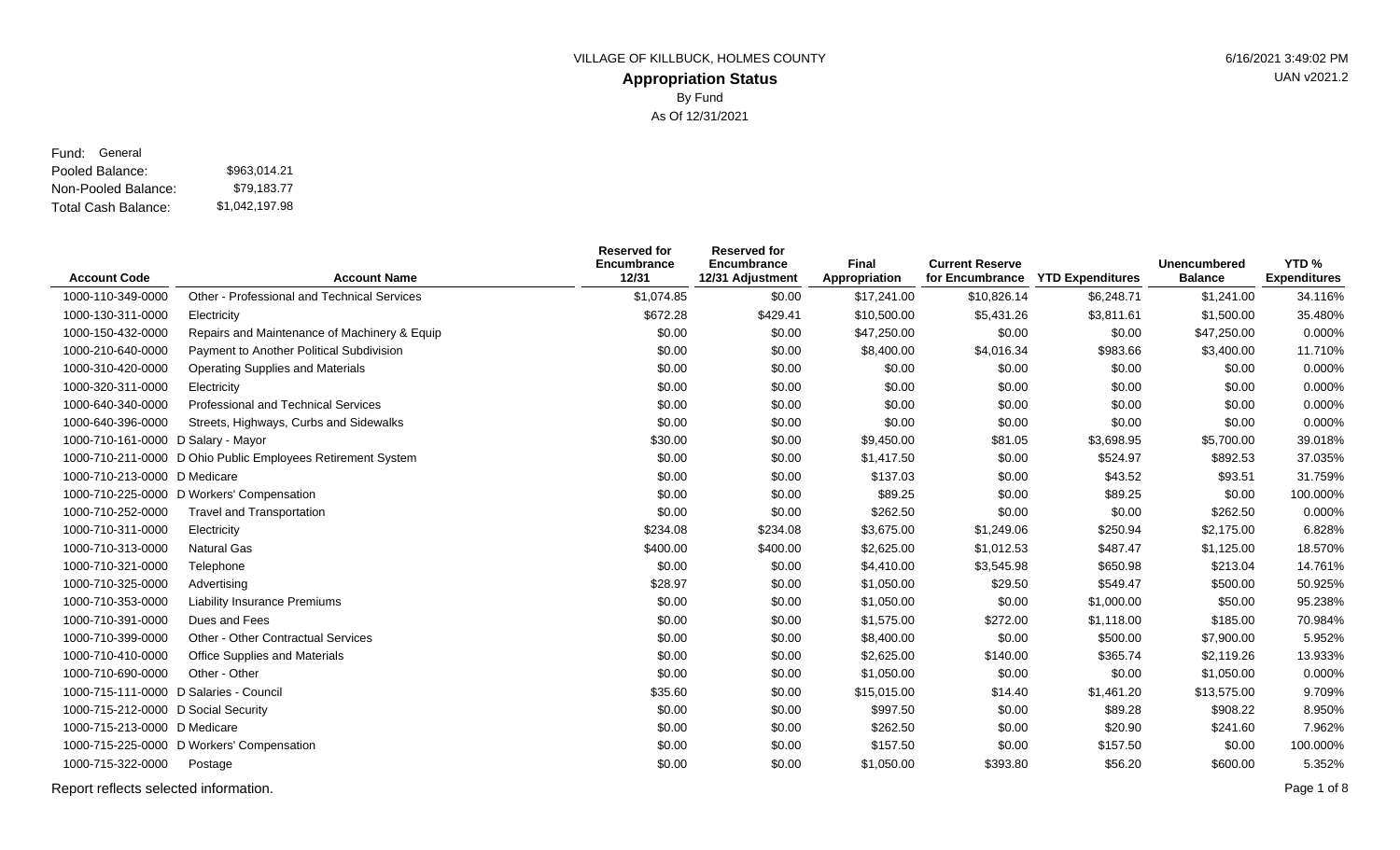# UAN v2021.2

**Appropriation Status** By Fund

| <b>Account Code</b>                   | <b>Account Name</b>                                          | <b>Reserved for</b><br>Encumbrance<br>12/31 | <b>Reserved for</b><br>Encumbrance<br>12/31 Adjustment | <b>Final</b><br>Appropriation | <b>Current Reserve</b><br>for Encumbrance | <b>YTD Expenditures</b> | <b>Unencumbered</b><br><b>Balance</b> | YTD <sub>%</sub><br><b>Expenditures</b> |
|---------------------------------------|--------------------------------------------------------------|---------------------------------------------|--------------------------------------------------------|-------------------------------|-------------------------------------------|-------------------------|---------------------------------------|-----------------------------------------|
| 1000-715-325-0000                     | Advertising                                                  | \$1,000.03                                  | \$0.00                                                 | \$2,100.00                    | \$1,934.00                                | \$1,066.03              | \$100.00                              | 34.388%                                 |
|                                       | 1000-725-121-0000 D Salary - Clerk/Treasurer                 | \$100.89                                    | \$0.00                                                 | \$52,500.00                   | \$808.48                                  | \$14,918.37             | \$36,874.04                           | 28.361%                                 |
|                                       | 1000-725-211-0000 D Ohio Public Employees Retirement System  | \$0.00                                      | \$0.00                                                 | \$7,350.00                    | \$0.00                                    | \$2,539.28              | \$4,810.72                            | 34.548%                                 |
| 1000-725-213-0000 D Medicare          |                                                              | \$0.00                                      | \$0.00                                                 | \$761.25                      | \$0.00                                    | \$226.26                | \$534.99                              | 29.722%                                 |
| 1000-725-221-0000                     | Medical/Hospitalization                                      | \$0.00                                      | \$0.00                                                 | \$15,750.00                   | \$7,338.30                                | \$8,411.70              | \$0.00                                | 53.408%                                 |
| 1000-725-225-0000                     | D Workers' Compensation                                      | \$0.00                                      | \$0.00                                                 | \$315.00                      | \$0.00                                    | \$315.00                | \$0.00                                | 100.000%                                |
|                                       | 1000-725-240-0000 D Unemployment Compensation                | \$0.00                                      | \$0.00                                                 | \$420.00                      | \$0.00                                    | \$0.00                  | \$420.00                              | 0.000%                                  |
| 1000-725-252-0000                     | <b>Travel and Transportation</b>                             | \$0.00                                      | \$0.00                                                 | \$1,050.00                    | \$0.00                                    | \$0.00                  | \$1,050.00                            | 0.000%                                  |
| 1000-725-329-0000                     | Other-Communications, Printing & Advertising                 | \$0.00                                      | \$0.00                                                 | \$0.00                        | \$0.00                                    | \$0.00                  | \$0.00                                | 0.000%                                  |
| 1000-725-348-0000                     | <b>Training Services</b>                                     | \$0.00                                      | \$0.00                                                 | \$1,050.00                    | \$0.00                                    | \$129.38                | \$920.62                              | 12.322%                                 |
| 1000-725-351-0000                     | Insurance and Bonding                                        | \$0.00                                      | \$0.00                                                 | \$0.00                        | \$0.00                                    | \$0.00                  | \$0.00                                | 0.000%                                  |
| 1000-725-353-0000                     | <b>Liability Insurance Premiums</b>                          | \$0.00                                      | \$0.00                                                 | \$525.00                      | \$0.00                                    | \$100.00                | \$425.00                              | 19.048%                                 |
| 1000-725-390-0000                     | <b>Other Contractual Services</b>                            | \$0.00                                      | \$0.00                                                 | \$0.00                        | \$0.00                                    | \$0.00                  | \$0.00                                | 0.000%                                  |
| 1000-725-410-0000                     | Office Supplies and Materials                                | \$0.00                                      | \$0.00                                                 | \$2,625.00                    | \$349.00                                  | \$876.00                | \$1,400.00                            | 33.371%                                 |
| 1000-730-352-0000                     | <b>Property Insurance Premiums</b>                           | \$0.00                                      | \$0.00                                                 | \$10,500.00                   | \$0.00                                    | \$5,223.00              | \$5,277.00                            | 49.743%                                 |
| 1000-730-420-0000                     | <b>Operating Supplies and Materials</b>                      | \$0.00                                      | \$0.00                                                 | \$15,750.00                   | \$1,301.12                                | \$1,198.88              | \$13,250.00                           | 7.612%                                  |
| 1000-735-351-0000                     | Insurance and Bonding                                        | \$0.00                                      | \$0.00                                                 | \$0.00                        | \$0.00                                    | \$0.00                  | \$0.00                                | 0.000%                                  |
|                                       | 1000-740-344-0000 D Tax Collection Fees                      | \$0.00                                      | \$0.00                                                 | \$1,575.00                    | \$965.28                                  | \$534.72                | \$75.00                               | 33.950%                                 |
| 1000-740-345-0000 D Election Expenses |                                                              | \$0.00                                      | \$0.00                                                 | \$525.00                      | \$444.00                                  | \$56.00                 | \$25.00                               | 10.667%                                 |
| 1000-745-342-0000                     | <b>Auditing Services</b>                                     | \$0.00                                      | \$0.00                                                 | \$7,500.00                    | \$7,500.00                                | \$0.00                  | \$0.00                                | 0.000%                                  |
| 1000-745-343-0000                     | Uniform Accounting Network Fees                              | \$0.00                                      | \$0.00                                                 | \$3,675.00                    | \$534.00                                  | \$2,514.00              | \$627.00                              | 68.408%                                 |
| 1000-750-341-0000                     | Accounting and Legal Fees                                    | \$1,500.00                                  | \$0.00                                                 | \$21,000.00                   | \$9,067.50                                | \$7,752.50              | \$5,680.00                            | 34.456%                                 |
| 1000-755-349-0003                     | Other - Professional and Technical Services{RITA Income Tax} | \$418.08                                    | \$418.08                                               | \$15,750.00                   | \$6,757.79                                | \$4,342.21              | \$4,650.00                            | 27.570%                                 |
| 1000-790-640-0000                     | Payment to Another Political Subdivision                     | \$0.00                                      | \$0.00                                                 | \$3,150.00                    | \$0.00                                    | \$732.00                | \$2,418.00                            | 23.238%                                 |
| 1000-800-510-0000                     | Land and Land Improvements                                   | \$0.00                                      | \$0.00                                                 | \$15,000.00                   | \$0.00                                    | \$0.00                  | \$15,000.00                           | 0.000%                                  |
| 1000-800-520-0000                     | Equipment                                                    | \$0.00                                      | \$0.00                                                 | \$10,500.00                   | \$0.00                                    | \$0.00                  | \$10,500.00                           | 0.000%                                  |
| 1000-800-555-0000                     | Streets, Highways, Sidewalks and Curbs                       | \$0.00                                      | \$0.00                                                 | \$36,750.00                   | \$0.00                                    | \$0.00                  | \$36,750.00                           | 0.000%                                  |
| 1000-910-910-0000 D Transfers - Out   |                                                              | \$0.00                                      | \$0.00                                                 | \$147,750.00                  | \$0.00                                    | \$25,000.00             | \$122,750.00                          | 16.920%                                 |
|                                       | <b>General Fund Total:</b>                                   | \$5,494.78                                  | \$1,481.57                                             | \$512,561.03                  | \$64,011.53                               | \$98,043,68             | \$354,519.03                          | 18.980%                                 |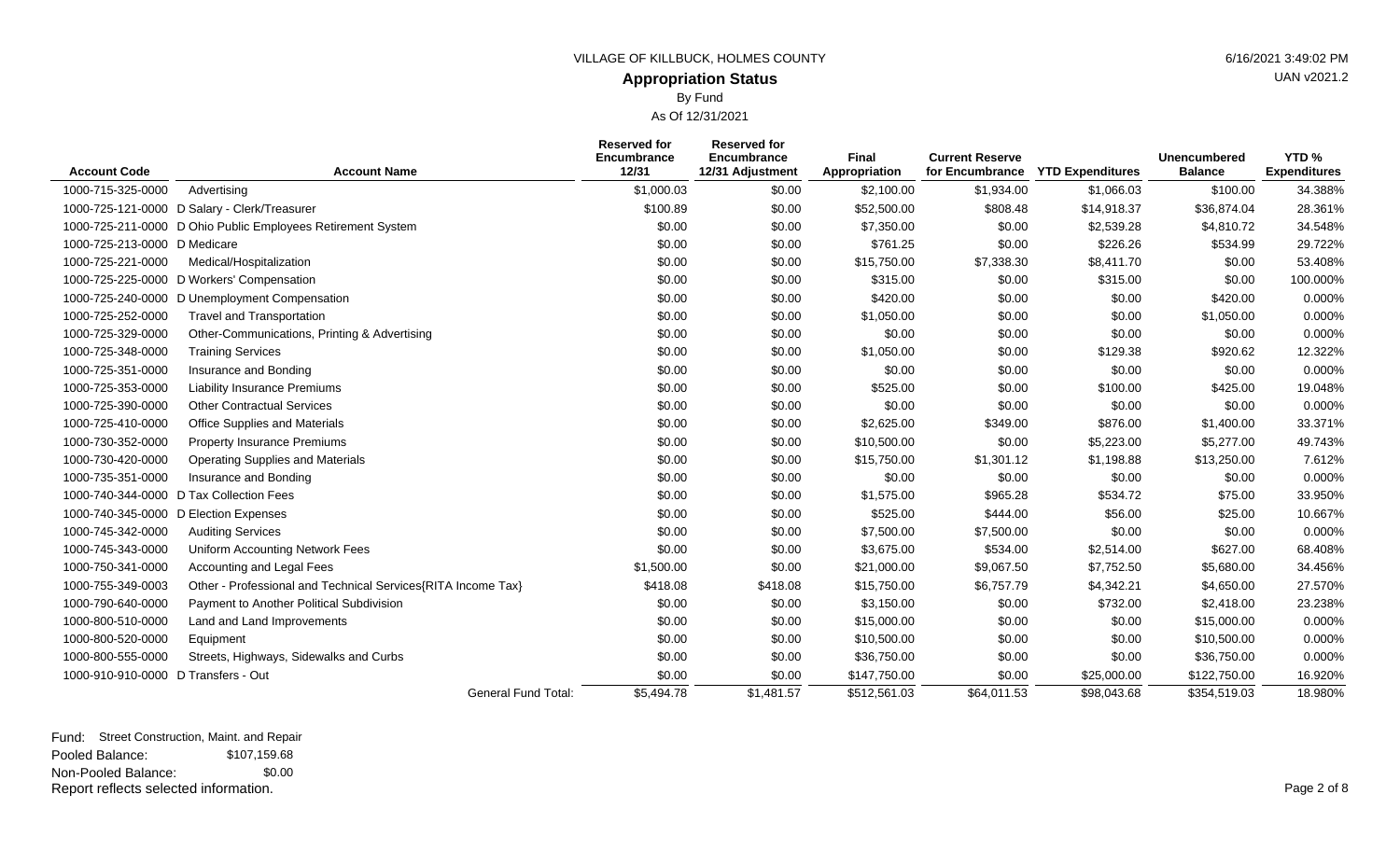## **Appropriation Status** VILLAGE OF KILLBUCK, HOLMES COUNTY **Example 2018** 12:49:02 PM By Fund As Of 12/31/2021

Total Cash Balance: \$107,159.68

| <b>Account Code</b>                   | <b>Account Name</b>                                         | <b>Reserved for</b><br><b>Encumbrance</b><br>12/31 | <b>Reserved for</b><br>Encumbrance<br>12/31 Adjustment | Final<br>Appropriation | <b>Current Reserve</b><br>for Encumbrance | <b>YTD Expenditures</b> | <b>Unencumbered</b><br><b>Balance</b> | YTD <sub>%</sub><br><b>Expenditures</b> |
|---------------------------------------|-------------------------------------------------------------|----------------------------------------------------|--------------------------------------------------------|------------------------|-------------------------------------------|-------------------------|---------------------------------------|-----------------------------------------|
| 2011-620-100-0000 D Personal Services |                                                             | \$190.30                                           | \$0.00                                                 | \$71,925.00            | \$942.32                                  | \$31,095.98             | \$40,077.00                           | 43.120%                                 |
|                                       | 2011-620-211-0000 D Ohio Public Employees Retirement System | \$0.00                                             | \$0.00                                                 | \$7,875.00             | \$0.00                                    | \$1,886.82              | \$5,988.18                            | 23.960%                                 |
| 2011-620-213-0000 D Medicare          |                                                             | \$0.00                                             | \$0.00                                                 | \$1,102.50             | \$0.00                                    | \$171.70                | \$930.80                              | 15.574%                                 |
| 2011-620-221-0000                     | Medical/Hospitalization                                     | \$0.00                                             | \$0.00                                                 | \$15,750.00            | \$10,787.34                               | \$4,962.66              | \$0.00                                | 31.509%                                 |
|                                       | 2011-620-225-0000 D Workers' Compensation                   | \$0.00                                             | \$0.00                                                 | \$105.00               | \$0.00                                    | \$105.00                | \$0.00                                | 100.000%                                |
|                                       | 2011-620-240-0000 D Unemployment Compensation               | \$0.00                                             | \$0.00                                                 | \$0.00                 | \$0.00                                    | \$0.00                  | \$0.00                                | 0.000%                                  |
| 2011-620-270-0000                     | Uniforms and Clothing                                       | \$0.00                                             | \$0.00                                                 | \$315.00               | \$300.00                                  | \$0.00                  | \$15.00                               | 0.000%                                  |
| 2011-620-311-0000                     | Electricity                                                 | \$0.00                                             | \$0.00                                                 | \$1,575.00             | \$959.25                                  | \$540.75                | \$75.00                               | 34.333%                                 |
| 2011-620-313-0000                     | <b>Natural Gas</b>                                          | \$300.00                                           | \$223.25                                               | \$1,575.00             | \$863.58                                  | \$713.17                | \$75.00                               | 43.177%                                 |
| 2011-620-321-0000                     | Telephone                                                   | \$0.00                                             | \$0.00                                                 | \$1,118.68             | \$581.01                                  | \$418.99                | \$118.68                              | 37.454%                                 |
| 2011-620-340-0000                     | Professional and Technical Services                         | \$0.00                                             | \$0.00                                                 | \$2,625.00             | \$0.00                                    | \$0.00                  | \$2,625.00                            | 0.000%                                  |
| 2011-620-352-0000                     | <b>Property Insurance Premiums</b>                          | \$0.00                                             | \$0.00                                                 | \$2,100.00             | \$0.00                                    | \$0.00                  | \$2,100.00                            | 0.000%                                  |
| 2011-620-353-0000                     | Liability Insurance Premiums                                | \$0.00                                             | \$0.00                                                 | \$1,575.00             | \$0.00                                    | \$0.00                  | \$1,575.00                            | 0.000%                                  |
| 2011-620-390-0000                     | <b>Other Contractual Services</b>                           | \$0.00                                             | \$0.00                                                 | \$2,100.00             | \$0.00                                    | \$1,280.00              | \$820.00                              | 60.952%                                 |
| 2011-620-420-0000                     | <b>Operating Supplies and Materials</b>                     | \$1,750.61                                         | \$455.74                                               | \$22,009.67            | \$7,460.52                                | \$8,334.35              | \$7,509.67                            | 35.763%                                 |
| 2011-620-430-0000                     | Repairs and Maintenance                                     | \$0.00                                             | \$0.00                                                 | \$5,250.00             | \$1,305.05                                | \$1,324.21              | \$2,620.74                            | 25.223%                                 |
| 2011-620-440-0000                     | Small Tools and Minor Equipment                             | \$0.00                                             | \$0.00                                                 | \$525.00               | \$0.00                                    | \$0.00                  | \$525.00                              | 0.000%                                  |
| 2011-800-500-0000                     | Capital Outlay                                              | \$0.00                                             | \$0.00                                                 | \$52,500.00            | \$0.00                                    | \$0.00                  | \$52,500.00                           | 0.000%                                  |
|                                       | Street Construction, Maint. and Repair Fund Total:          | \$2,240.91                                         | \$678.99                                               | \$190,025.85           | \$23,199.07                               | \$50,833.63             | \$117,555.07                          | 26.533%                                 |

Pooled Balance: \$17,434.14 Non-Pooled Balance: Total Cash Balance: Fund: State Highway \$0.00 \$17,434.14

|                     |                                        |                           | <b>Reserved for</b><br>Encumbrance | <b>Reserved for</b><br>Encumbrance | <b>Final</b>  | <b>Current Reserve</b> |                         | Unencumbered   | YTD <sub>%</sub>    |
|---------------------|----------------------------------------|---------------------------|------------------------------------|------------------------------------|---------------|------------------------|-------------------------|----------------|---------------------|
| <b>Account Code</b> | <b>Account Name</b>                    |                           | 12/31                              | 12/31 Adiustment                   | Appropriation | for Encumbrance        | <b>YTD Expenditures</b> | <b>Balance</b> | <b>Expenditures</b> |
| 2021-800-555-0000   | Streets, Highways, Sidewalks and Curbs |                           | \$0.00                             | \$0.00                             | \$5.250.00    | \$0.00                 | \$0.00                  | \$5,250.00     | $0.000\%$           |
|                     |                                        | State Highway Fund Total: | \$0.00                             | \$0.00                             | \$5,250.00    | \$0.00                 | \$0.00                  | \$5,250.00     | 0.000%              |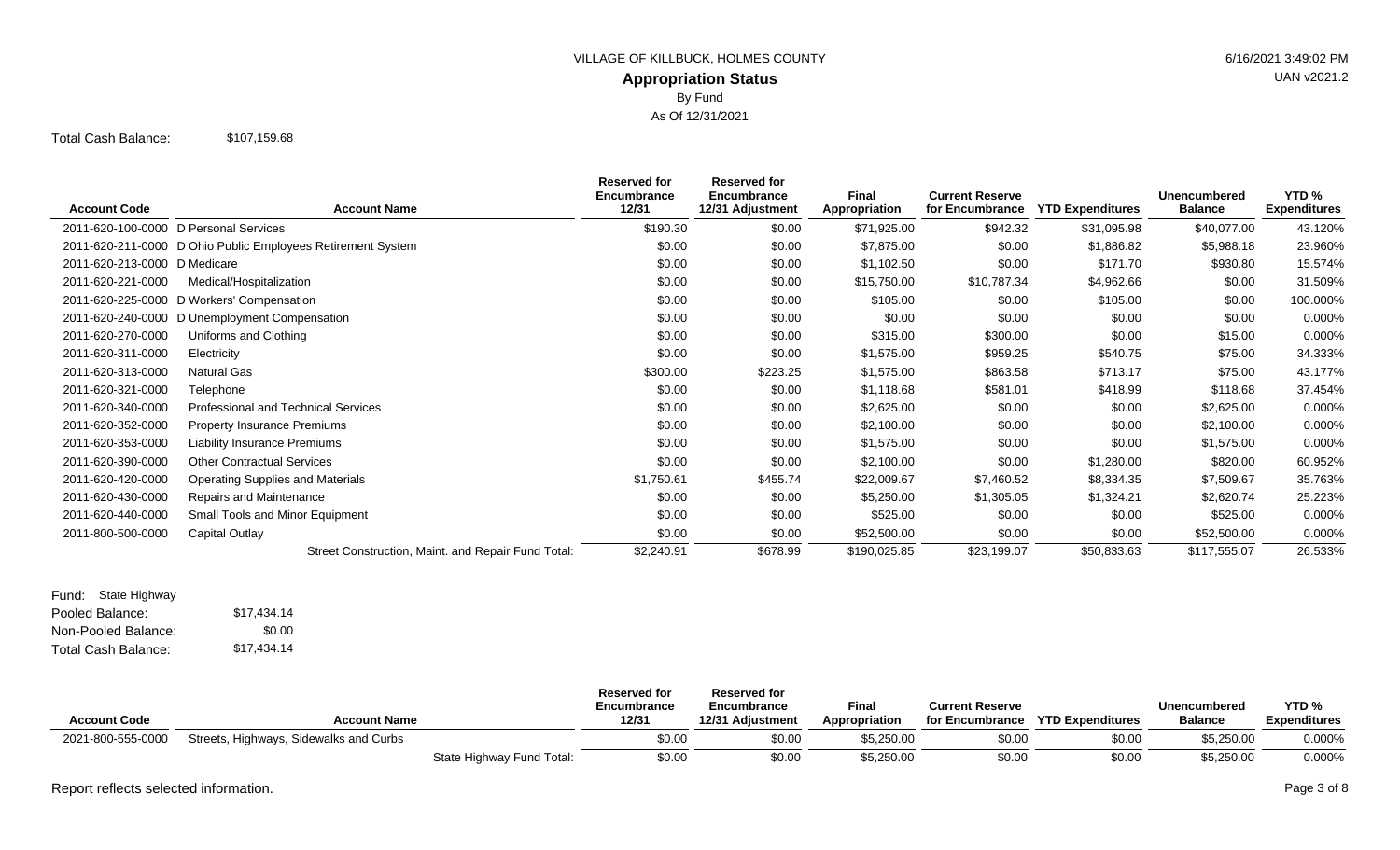## **Appropriation Status** VILLAGE OF KILLBUCK, HOLMES COUNTY 6/16/2021 3:49:02 PM By Fund As Of 12/31/2021

Pooled Balance: \$21,262.07 Non-Pooled Balance: Total Cash Balance: Fund: Parks and Recreation \$0.00 \$21,262.07

|                     |                                               | Reserved for<br>Encumbrance | Reserved for<br>Encumbrance | Final         | <b>Current Reserve</b> |                         | <b>Unencumbered</b> | YTD <sub>%</sub>    |
|---------------------|-----------------------------------------------|-----------------------------|-----------------------------|---------------|------------------------|-------------------------|---------------------|---------------------|
| <b>Account Code</b> | <b>Account Name</b>                           | 12/31                       | 12/31 Adjustment            | Appropriation | for Encumbrance        | <b>YTD Expenditures</b> | <b>Balance</b>      | <b>Expenditures</b> |
| 2041-320-311-0000   | Electricity                                   | \$450.34                    | \$177.66                    | \$5,775.00    | \$4,392.07             | \$1,380.61              | \$275.00            | 22.829%             |
| 2041-320-391-0000   | Dues and Fees                                 | \$0.00                      | \$0.00                      | \$471.71      | \$0.00                 | \$466.25                | \$5.46              | 98.843%             |
| 2041-320-394-0000   | Machinery, Equipment & Furniture              | \$0.00                      | \$0.00                      | \$1,088.18    | \$0.00                 | \$0.00                  | \$1,088.18          | 0.000%              |
| 2041-320-399-0000   | <b>Other - Other Contractual Services</b>     | \$0.00                      | \$0.00                      | \$3,740.67    | \$0.00                 | \$3,540.67              | \$200.00            | 94.653%             |
| 2041-320-420-0000   | Operating Supplies and Materials              | \$0.00                      | \$0.00                      | \$6,075.00    | \$4,941.33             | \$919.13                | \$214.54            | 15.130%             |
| 2041-320-431-0000   | Repairs and Maintenance of Buildings and Land | \$0.00                      | \$0.00                      | \$5,470.79    | \$0.00                 | \$4,866.09              | \$604.70            | 88.947%             |
| 2041-320-432-0000   | Repairs and Maintenance of Machinery & Equip  | \$0.00                      | \$0.00                      | \$578.35      | \$398.27               | \$101.73                | \$78.35             | 17.590%             |
| 2041-320-600-0000   | Other                                         | \$0.00                      | \$0.00                      | \$492.50      | \$0.00                 | \$0.00                  | \$492.50            | 0.000%              |
| 2041-800-510-0000   | Land and Land Improvements                    | \$0.00                      | \$0.00                      | \$8,000.00    | \$0.00                 | \$0.00                  | \$8,000.00          | 0.000%              |
| 2041-800-530-0000   | <b>Buildings and Other Structures</b>         | \$0.00                      | \$0.00                      | \$8,295.40    | \$0.00                 | \$8,295.40              | \$0.00              | 100.000%            |
|                     | Parks and Recreation Fund Total:              | \$450.34                    | \$177.66                    | \$39,987.60   | \$9,731.67             | \$19,569.88             | \$10,958.73         | 48.608%             |

#### Fund: Coronavirus Relief Fund

| Pooled Balance:     | \$1,843.53 |
|---------------------|------------|
| Non-Pooled Balance: | \$0.00     |
| Total Cash Balance: | \$1,843.53 |

| <b>Account Code</b> | <b>Account Name</b>                           | <b>Reserved for</b><br>Encumbrance<br>12/31 | <b>Reserved for</b><br>Encumbrance<br>12/31 Adjustment | Final<br>Appropriation | <b>Current Reserve</b><br>for Encumbrance | <b>YTD Expenditures</b> | <b>Unencumbered</b><br><b>Balance</b> | YTD <sub>%</sub><br><b>Expenditures</b> |
|---------------------|-----------------------------------------------|---------------------------------------------|--------------------------------------------------------|------------------------|-------------------------------------------|-------------------------|---------------------------------------|-----------------------------------------|
| 2151-710-390-0000   | <b>Other Contractual Services</b>             | \$0.00                                      | \$0.00                                                 | \$2,919.26             | \$0.00                                    | \$2,919.26              | \$0.00                                | 100.000%                                |
| 2151-710-400-0000   | Supplies and Materials                        | \$7,004.78                                  | \$0.00                                                 | \$2,149.49             | \$1,740.19                                | \$7,310.74              | \$103.34                              | 79.862%                                 |
| 2151-710-431-0000   | Repairs and Maintenance of Buildings and Land | \$0.00                                      | \$0.00                                                 | \$0.00                 | \$0.00                                    | \$0.00                  | \$0.00                                | 0.000%                                  |
| 2151-710-650-0000   | Contributions to Other Organizations          | \$0.00                                      | \$0.00                                                 | \$0.00                 | \$0.00                                    | \$0.00                  | \$0.00                                | 0.000%                                  |
| 2151-800-500-0000   | Capital Outlay                                | \$0.00                                      | \$0.00                                                 | \$0.00                 | \$0.00                                    | \$0.00                  | \$0.00                                | 0.000%                                  |
| 2151-990-990-0000   | Other - Other Financing Uses                  | \$0.00                                      | \$0.00                                                 | \$0.00                 | \$0.00                                    | \$0.00                  | \$0.00                                | 0.000%                                  |

Report reflects selected information. Page 4 of 8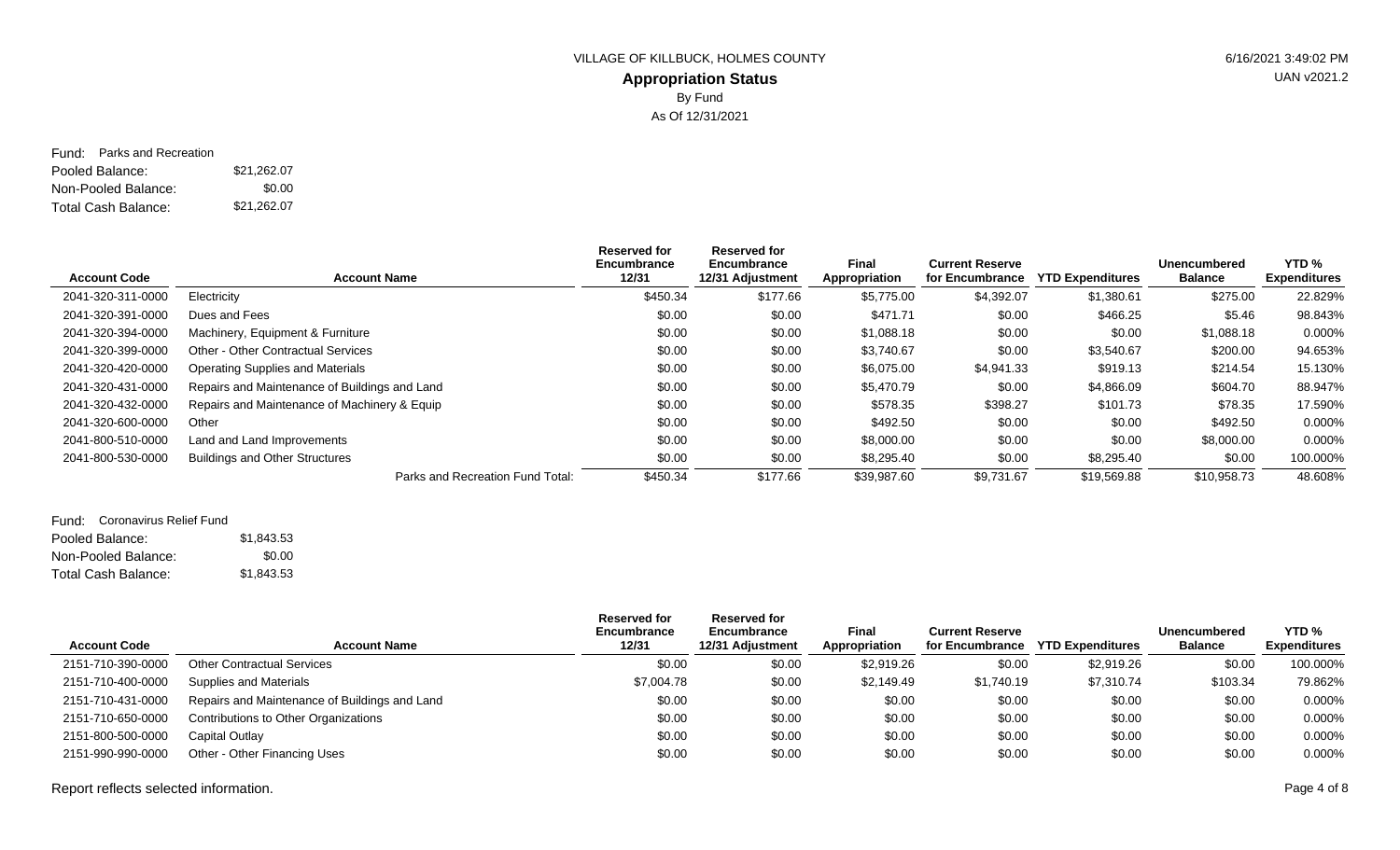#### **Appropriation Status**

By Fund

As Of 12/31/2021

| <b>Account Code</b>        |              | <b>Account Name</b>                 | <b>Reserved for</b><br>Encumbrance<br>12/31 | <b>Reserved for</b><br>Encumbrance<br>12/31 Adjustment | <b>Final</b><br>Appropriation | <b>Current Reserve</b><br>for Encumbrance | <b>YTD Expenditures</b> | <b>Unencumbered</b><br><b>Balance</b> | YTD <sub>%</sub><br><b>Expenditures</b> |
|----------------------------|--------------|-------------------------------------|---------------------------------------------|--------------------------------------------------------|-------------------------------|-------------------------------------------|-------------------------|---------------------------------------|-----------------------------------------|
|                            |              | Coronavirus Relief Fund Fund Total: | \$7,004.78                                  | \$0.00                                                 | \$5,068.75                    | \$1,740.19                                | \$10,230.00             | \$103.34                              | 84.731%                                 |
| Fund: CIC                  |              |                                     |                                             |                                                        |                               |                                           |                         |                                       |                                         |
| Pooled Balance:            | \$255,005.96 |                                     |                                             |                                                        |                               |                                           |                         |                                       |                                         |
| Non-Pooled Balance:        | \$0.00       |                                     |                                             |                                                        |                               |                                           |                         |                                       |                                         |
| <b>Total Cash Balance:</b> | \$255,005.96 |                                     |                                             |                                                        |                               |                                           |                         |                                       |                                         |

|                     |               |                     |                 | <b>Reserved for</b><br>Encumbrance | <b>Reserved for</b><br>Encumbrance | <b>Final</b>  | <b>Current Reserve</b> |                         | <b>Unencumbered</b> | YTD <sub>%</sub>    |
|---------------------|---------------|---------------------|-----------------|------------------------------------|------------------------------------|---------------|------------------------|-------------------------|---------------------|---------------------|
| <b>Account Code</b> |               | <b>Account Name</b> |                 | 12/31                              | 12/31 Adiustment                   | Appropriation | for Encumbrance        | <b>YTD Expenditures</b> | <b>Balance</b>      | <b>Expenditures</b> |
| 2901-790-690-0000   | Other - Other |                     |                 | \$0.00                             | \$0.00                             | \$100,000,00  | \$0.00                 | \$0.00                  | \$100,000.00        | 0.000%              |
|                     |               |                     | CIC Fund Total: | \$0.00                             | \$0.00                             | \$100,000.00  | \$0.00                 | \$0.00                  | \$100,000.00        | 0.000%              |

Fund: Water Operating

Pooled Balance: \$272,669.50 Non-Pooled Balance: Total Cash Balance: \$0.00 \$272,669.50

| <b>Account Code</b>                   | <b>Account Name</b>                                              | Reserved for<br>Encumbrance<br>12/31 | Reserved for<br>Encumbrance<br>12/31 Adjustment | Final<br>Appropriation | <b>Current Reserve</b><br>for Encumbrance | <b>YTD Expenditures</b> | <b>Unencumbered</b><br><b>Balance</b> | YTD <sub>%</sub><br><b>Expenditures</b> |
|---------------------------------------|------------------------------------------------------------------|--------------------------------------|-------------------------------------------------|------------------------|-------------------------------------------|-------------------------|---------------------------------------|-----------------------------------------|
|                                       | 5101-531-150-0000 D Compensation of Board and Commission Members | \$7.05                               | \$0.00                                          | \$1,890.00             | \$2.30                                    | \$234.75                | \$1,660.00                            | 12.374%                                 |
| 5101-531-212-0000 D Social Security   |                                                                  | \$0.00                               | \$0.00                                          | \$157.50               | \$0.00                                    | \$14.26                 | \$143.24                              | 9.054%                                  |
| 5101-531-213-0000 D Medicare          |                                                                  | \$0.00                               | \$0.00                                          | \$52.50                | \$0.00                                    | \$2.90                  | \$49.60                               | 5.524%                                  |
|                                       | 5101-531-225-0000 D Workers' Compensation                        | \$0.00                               | \$0.00                                          | \$105.00               | \$0.00                                    | \$105.00                | \$0.00                                | 100.000%                                |
| 5101-531-322-0000                     | Postage                                                          | \$0.00                               | \$0.00                                          | \$918.75               | \$0.00                                    | \$670.00                | \$248.75                              | 72.925%                                 |
| 5101-531-340-0000                     | <b>Professional and Technical Services</b>                       | \$0.00                               | \$0.00                                          | \$2,600.82             | \$900.28                                  | \$299.72                | \$1,400.82                            | 11.524%                                 |
|                                       | 5101-531-344-0000 D Tax Collection Fees                          | \$0.00                               | \$0.00                                          | \$210.00               | \$200.00                                  | \$0.00                  | \$10.00                               | 0.000%                                  |
| 5101-531-391-0000                     | Dues and Fees                                                    | \$0.00                               | \$0.00                                          | \$1,284.18             | \$435.00                                  | \$150.00                | \$699.18                              | 11.681%                                 |
| 5101-531-420-0000                     | <b>Operating Supplies and Materials</b>                          | \$0.00                               | \$0.00                                          | \$315.00               | \$0.00                                    | \$0.00                  | \$315.00                              | 0.000%                                  |
|                                       | 5101-532-121-0000 D Salary - Clerk/Treasurer                     | \$21.57                              | \$0.00                                          | \$10,500.00            | \$173.19                                  | \$3,196.79              | \$7,151.59                            | 30.383%                                 |
|                                       | 5101-532-211-0000 D Ohio Public Employees Retirement System      | \$0.00                               | \$0.00                                          | \$1,470.00             | \$0.00                                    | \$224.08                | \$1,245.92                            | 15.244%                                 |
| Report reflects selected information. |                                                                  |                                      |                                                 |                        |                                           |                         |                                       | Page 5 of 8                             |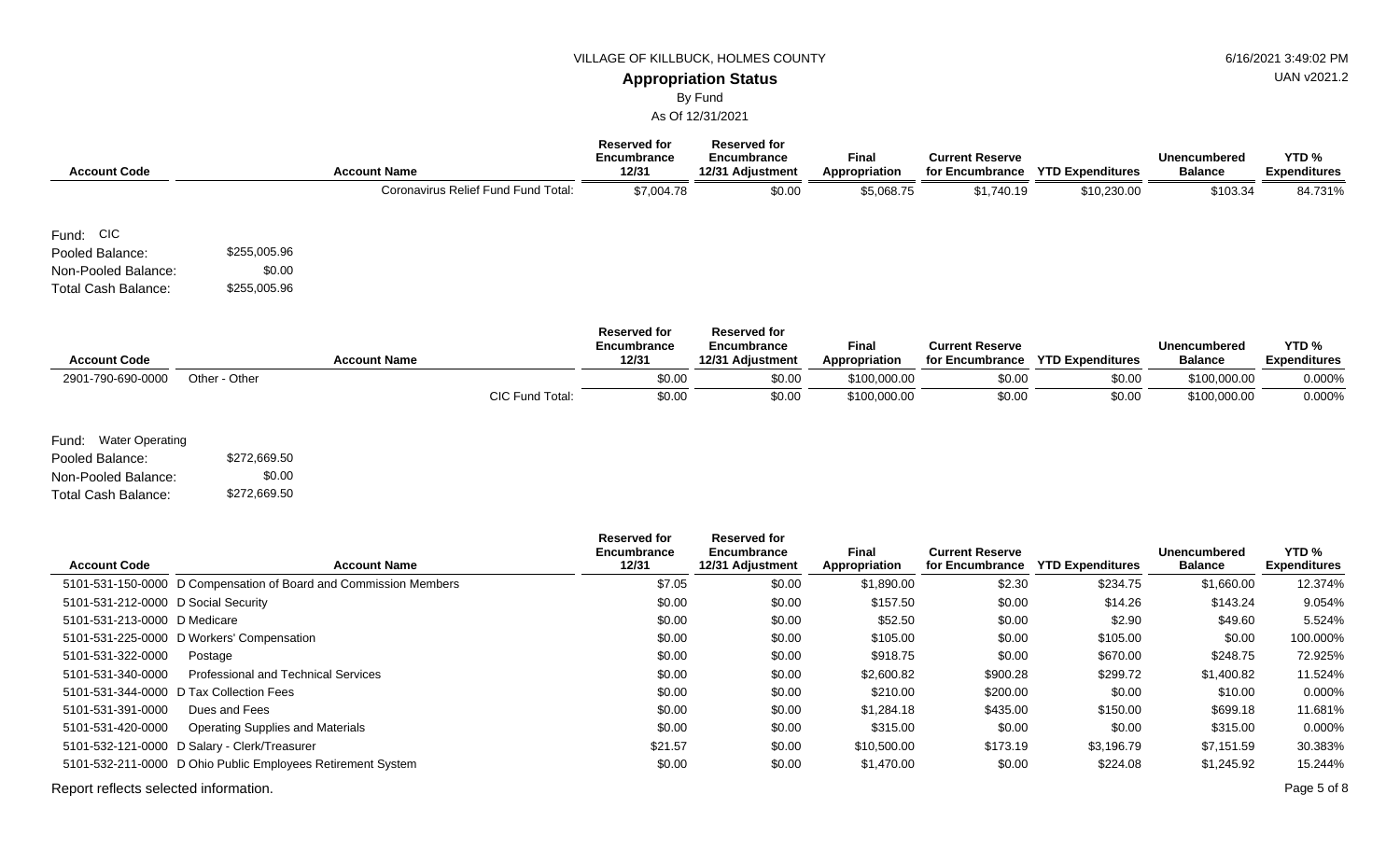#### VILLAGE OF KILLBUCK, HOLMES COUNTY **Example 20 and 20 and 20 and 20 and 20 and 30 and 30 and 40 and 40 and 40 and 40 and 40 and 40 and 40 and 40 and 40 and 40 and 40 and 40 and 40 and 40 and 40 and 40 and 40 and 40 and 40**

## **Appropriation Status** By Fund

| <b>Account Code</b>                   | <b>Account Name</b>                                         |                             | <b>Reserved for</b><br><b>Encumbrance</b><br>12/31 | <b>Reserved for</b><br><b>Encumbrance</b><br>12/31 Adjustment | <b>Final</b><br>Appropriation | <b>Current Reserve</b><br>for Encumbrance | <b>YTD Expenditures</b> | <b>Unencumbered</b><br><b>Balance</b> | YTD <sub>%</sub><br><b>Expenditures</b> |
|---------------------------------------|-------------------------------------------------------------|-----------------------------|----------------------------------------------------|---------------------------------------------------------------|-------------------------------|-------------------------------------------|-------------------------|---------------------------------------|-----------------------------------------|
| 5101-532-213-0000 D Medicare          |                                                             |                             | \$0.00                                             | \$0.00                                                        | \$152.25                      | \$0.00                                    | \$20.88                 | \$131.37                              | 13.714%                                 |
| 5101-532-221-0000                     | Medical/Hospitalization                                     |                             | \$0.00                                             | \$0.00                                                        | \$5,250.00                    | \$3,455.52                                | \$1,794.48              | \$0.00                                | 34.181%                                 |
| 5101-532-225-0000                     | D Workers' Compensation                                     |                             | \$0.00                                             | \$0.00                                                        | \$52.50                       | \$0.00                                    | \$0.00                  | \$52.50                               | 0.000%                                  |
| 5101-532-610-0000 D Deposits Refunded |                                                             |                             | \$0.00                                             | \$0.00                                                        | \$0.00                        | \$0.00                                    | \$0.00                  | \$0.00                                | 0.000%                                  |
| 5101-535-100-0000 D Personal Services |                                                             |                             | \$122.05                                           | \$0.00                                                        | \$62,601.00                   | \$828.44                                  | \$17,245.32             | \$44,649.29                           | 27.494%                                 |
|                                       | 5101-535-211-0000 D Ohio Public Employees Retirement System |                             | \$0.00                                             | \$0.00                                                        | \$8,925.00                    | \$0.00                                    | \$3,387.94              | \$5,537.06                            | 37.960%                                 |
| 5101-535-213-0000 D Medicare          |                                                             |                             | \$0.00                                             | \$0.00                                                        | \$945.00                      | \$0.00                                    | \$320.68                | \$624.32                              | 33.934%                                 |
| 5101-535-221-0000                     | Medical/Hospitalization                                     |                             | \$0.00                                             | \$0.00                                                        | \$5,565.00                    | \$3,064.92                                | \$2,500.08              | \$0.00                                | 44.925%                                 |
| 5101-535-225-0000                     | D Workers' Compensation                                     |                             | \$0.00                                             | \$0.00                                                        | \$1,050.00                    | \$0.00                                    | \$0.00                  | \$1,050.00                            | 0.000%                                  |
| 5101-535-240-0000                     | D Unemployment Compensation                                 |                             | \$0.00                                             | \$0.00                                                        | \$105.00                      | \$0.00                                    | \$0.00                  | \$105.00                              | 0.000%                                  |
| 5101-535-270-0000                     | Uniforms and Clothing                                       |                             | \$0.00                                             | \$0.00                                                        | \$315.00                      | \$234.26                                  | \$65.74                 | \$15.00                               | 20.870%                                 |
| 5101-535-311-0000                     | Electricity                                                 |                             | \$620.00                                           | \$554.35                                                      | \$11,550.00                   | \$8,137.23                                | \$2,928.42              | \$550.00                              | 25.211%                                 |
| 5101-535-313-0000                     | <b>Natural Gas</b>                                          |                             | \$150.00                                           | \$48.51                                                       | \$1,575.00                    | \$613.68                                  | \$487.81                | \$575.00                              | 29.097%                                 |
| 5101-535-321-0000                     | Telephone                                                   |                             | \$0.00                                             | \$0.00                                                        | \$1,575.00                    | \$669.26                                  | \$330.74                | \$575.00                              | 20.999%                                 |
| 5101-535-340-0000                     | <b>Professional and Technical Services</b>                  |                             | \$0.00                                             | \$0.00                                                        | \$10,185.00                   | \$0.00                                    | \$650.00                | \$9,535.00                            | 6.382%                                  |
| 5101-535-353-0000                     | <b>Liability Insurance Premiums</b>                         |                             | \$0.00                                             | \$0.00                                                        | \$5,250.00                    | \$2,635.00                                | \$1,615.00              | \$1,000.00                            | 30.762%                                 |
| 5101-535-394-0000                     | Machinery, Equipment & Furniture                            |                             | \$0.00                                             | \$0.00                                                        | \$6,037.50                    | \$0.00                                    | \$0.00                  | \$6,037.50                            | 0.000%                                  |
| 5101-535-399-0000                     | <b>Other - Other Contractual Services</b>                   |                             | \$46.00                                            | \$0.00                                                        | \$5,250.00                    | \$1,945.00                                | \$1,101.00              | \$2,250.00                            | 20.789%                                 |
| 5101-535-420-0000                     | <b>Operating Supplies and Materials</b>                     |                             | \$1,707.47                                         | \$1,552.43                                                    | \$29,190.00                   | \$12,856.06                               | \$5,898.98              | \$10,590.00                           | 20.102%                                 |
| 5101-535-430-0000                     | Repairs and Maintenance                                     |                             | \$0.00                                             | \$0.00                                                        | \$5,250.00                    | \$1,209.58                                | \$1,219.77              | \$2,820.65                            | 23.234%                                 |
| 5101-541-252-0000                     | <b>Travel and Transportation</b>                            |                             | \$0.00                                             | \$0.00                                                        | \$1,050.00                    | \$0.00                                    | \$0.00                  | \$1,050.00                            | 0.000%                                  |
| 5101-594-439-0000                     | Other - Repairs and Maintenance                             |                             | \$0.00                                             | \$0.00                                                        | \$0.00                        | \$0.00                                    | \$0.00                  | \$0.00                                | 0.000%                                  |
| 5101-730-352-0000                     | <b>Property Insurance Premiums</b>                          |                             | \$0.00                                             | \$0.00                                                        | \$7,350.00                    | \$0.00                                    | \$0.00                  | \$7,350.00                            | 0.000%                                  |
| 5101-800-500-0000                     | Capital Outlay                                              |                             | \$0.00                                             | \$0.00                                                        | \$7,735.72                    | \$2,500.00                                | \$0.00                  | \$5,235.72                            | 0.000%                                  |
| 5101-850-710-0000                     | Principal                                                   |                             | \$0.00                                             | \$0.00                                                        | \$38,354.87                   | \$17,081.33                               | \$20,112.55             | \$1,160.99                            | 52.438%                                 |
| 5101-850-720-0000                     | Interest                                                    |                             | \$0.00                                             | \$0.00                                                        | \$10,500.00                   | \$5,992.88                                | \$4,507.12              | \$0.00                                | 42.925%                                 |
|                                       |                                                             | Water Operating Fund Total: | \$2,674.14                                         | \$2,155.29                                                    | \$245,317.59                  | \$62,933.93                               | \$69,084.01             | \$113,818.50                          | 28.102%                                 |

| Fund: Sewer Operating |              |
|-----------------------|--------------|
| Pooled Balance:       | \$327.152.45 |
| Non-Pooled Balance:   | \$0.00       |
| Total Cash Balance:   | \$327.152.45 |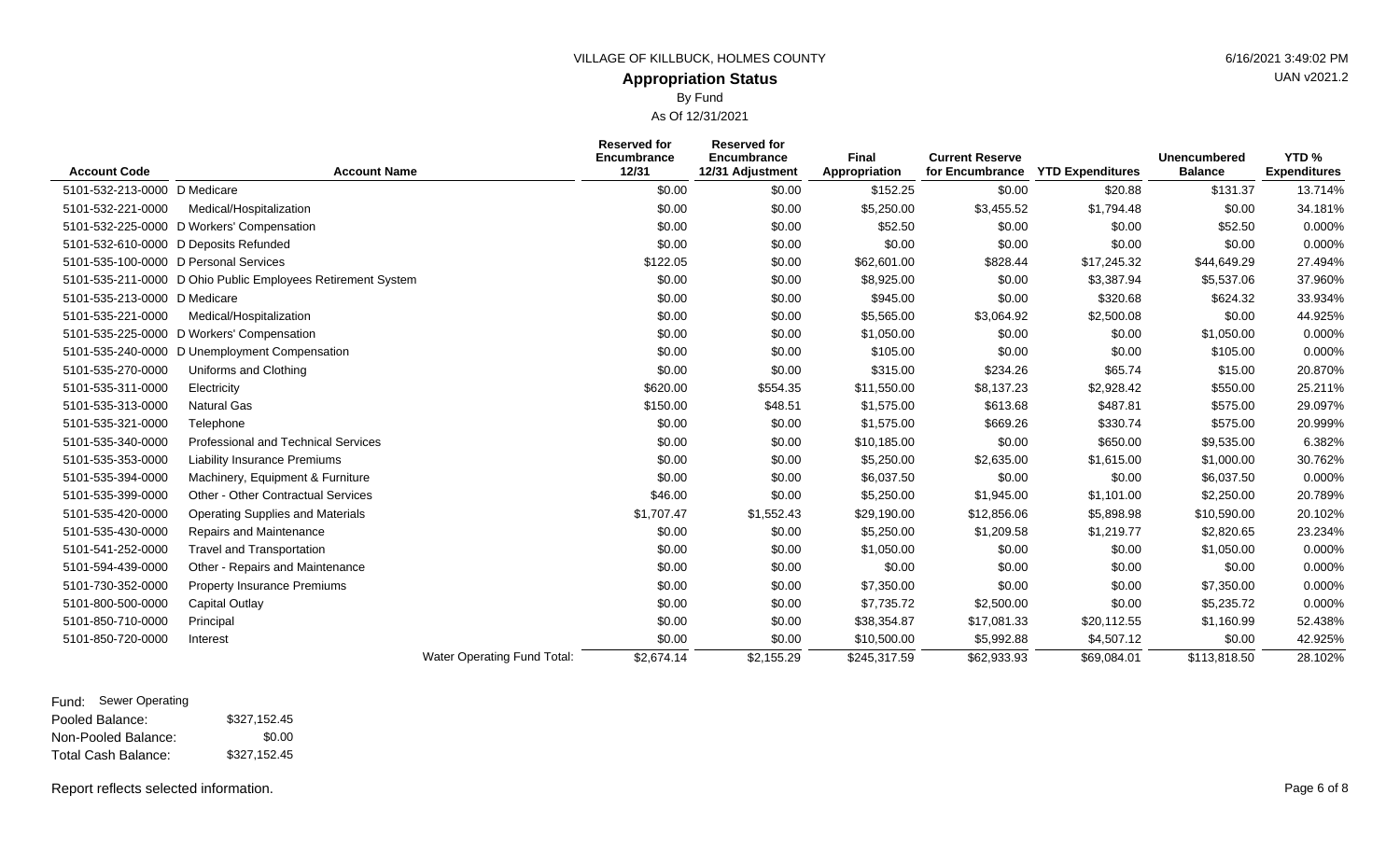## **Appropriation Status**

By Fund

|                                       |                                                                  | Reserved for         | Reserved for                    |                               |                                           |                         |                                       |                                         |
|---------------------------------------|------------------------------------------------------------------|----------------------|---------------------------------|-------------------------------|-------------------------------------------|-------------------------|---------------------------------------|-----------------------------------------|
| <b>Account Code</b>                   | <b>Account Name</b>                                              | Encumbrance<br>12/31 | Encumbrance<br>12/31 Adjustment | <b>Final</b><br>Appropriation | <b>Current Reserve</b><br>for Encumbrance | <b>YTD Expenditures</b> | <b>Unencumbered</b><br><b>Balance</b> | YTD <sub>%</sub><br><b>Expenditures</b> |
|                                       | 5201-541-150-0000 D Compensation of Board and Commission Members | \$7.05               | \$0.00                          | \$1,890.00                    | \$2.30                                    | \$234.75                | \$1,660.00                            | 12.374%                                 |
| 5201-541-212-0000 D Social Security   |                                                                  | \$0.00               | \$0.00                          | \$157.50                      | \$0.00                                    | \$14.26                 | \$143.24                              | 9.054%                                  |
| 5201-541-213-0000 D Medicare          |                                                                  | \$0.00               | \$0.00                          | \$52.50                       | \$0.00                                    | \$2.90                  | \$49.60                               | 5.524%                                  |
|                                       | 5201-541-225-0000 D Workers' Compensation                        | \$0.00               | \$0.00                          | \$105.00                      | \$0.00                                    | \$69.25                 | \$35.75                               | 65.952%                                 |
| 5201-541-252-0000                     | <b>Travel and Transportation</b>                                 | \$0.00               | \$0.00                          | \$262.50                      | \$0.00                                    | \$0.00                  | \$262.50                              | 0.000%                                  |
| 5201-541-322-0000                     | Postage                                                          | \$0.00               | \$0.00                          | \$918.75                      | \$0.00                                    | \$670.00                | \$248.75                              | 72.925%                                 |
| 5201-541-340-0000                     | Professional and Technical Services                              | \$0.00               | \$0.00                          | \$3,428.78                    | \$1,200.00                                | \$650.00                | \$1,578.78                            | 18.957%                                 |
| 5201-541-344-0000                     | D Tax Collection Fees                                            | \$0.00               | \$0.00                          | \$210.00                      | \$200.00                                  | \$0.00                  | \$10.00                               | 0.000%                                  |
| 5201-541-391-0000                     | Dues and Fees                                                    | \$0.00               | \$0.00                          | \$3,396.23                    | \$225.00                                  | \$281.08                | \$2,890.15                            | 8.276%                                  |
| 5201-541-410-0000                     | Office Supplies and Materials                                    | \$0.00               | \$0.00                          | \$262.50                      | \$0.00                                    | \$0.00                  | \$262.50                              | 0.000%                                  |
|                                       | 5201-542-120-0000 D Salaries - Clerk/Treasurer's Office          | \$21.57              | \$0.00                          | \$10,500.00                   | \$173.19                                  | \$3,196.79              | \$7,151.59                            | 30.383%                                 |
|                                       | 5201-542-211-0000 D Ohio Public Employees Retirement System      | \$0.00               | \$0.00                          | \$1,470.00                    | \$0.00                                    | \$224.08                | \$1,245.92                            | 15.244%                                 |
| 5201-542-213-0000 D Medicare          |                                                                  | \$0.00               | \$0.00                          | \$52.50                       | \$0.00                                    | \$20.01                 | \$32.49                               | 38.114%                                 |
| 5201-542-221-0000                     | Medical/Hospitalization                                          | \$0.00               | \$0.00                          | \$5,565.00                    | \$3,014.92                                | \$2,500.08              | \$50.00                               | 44.925%                                 |
|                                       | 5201-542-225-0000 D Workers' Compensation                        | \$0.00               | \$0.00                          | \$52.50                       | \$0.00                                    | \$0.00                  | \$52.50                               | 0.000%                                  |
| 5201-542-610-0000 D Deposits Refunded |                                                                  | \$0.00               | \$0.00                          | \$0.00                        | \$0.00                                    | \$0.00                  | \$0.00                                | 0.000%                                  |
| 5201-543-100-0000 D Personal Services |                                                                  | \$122.02             | \$0.00                          | \$62,601.76                   | \$828.45                                  | \$17,245.28             | \$44,650.05                           | 27.494%                                 |
|                                       | 5201-543-211-0000 D Ohio Public Employees Retirement System      | \$0.00               | \$0.00                          | \$8,925.00                    | \$0.00                                    | \$3,387.87              | \$5,537.13                            | 37.959%                                 |
| 5201-543-213-0000 D Medicare          |                                                                  | \$0.00               | \$0.00                          | \$945.00                      | \$0.00                                    | \$320.76                | \$624.24                              | 33.943%                                 |
| 5201-543-221-0000                     | Medical/Hospitalization                                          | \$0.00               | \$0.00                          | \$5,565.00                    | \$3,770.52                                | \$1,794.48              | \$0.00                                | 32.246%                                 |
|                                       | 5201-543-225-0000 D Workers' Compensation                        | \$0.00               | \$0.00                          | \$1,050.00                    | \$0.00                                    | \$0.00                  | \$1,050.00                            | 0.000%                                  |
|                                       | 5201-543-240-0000 D Unemployment Compensation                    | \$0.00               | \$0.00                          | \$105.00                      | \$0.00                                    | \$0.00                  | \$105.00                              | 0.000%                                  |
| 5201-543-270-0000                     | Uniforms and Clothing                                            | \$0.00               | \$0.00                          | \$315.00                      | \$234.26                                  | \$65.74                 | \$15.00                               | 20.870%                                 |
| 5201-543-311-0000                     | Electricity                                                      | \$3,500.00           | \$20.15                         | \$54,600.00                   | \$40,655.04                               | \$14,824.81             | \$2,600.00                            | 25.525%                                 |
| 5201-543-313-0000                     | <b>Natural Gas</b>                                               | \$83.77              | \$35.17                         | \$1,575.00                    | \$1,130.52                                | \$418.08                | \$75.00                               | 25.750%                                 |
| 5201-543-321-0000                     | Telephone                                                        | \$0.00               | \$0.00                          | \$3,465.00                    | \$1,791.33                                | \$1,208.67              | \$465.00                              | 34.882%                                 |
| 5201-543-353-0000                     | <b>Liability Insurance Premiums</b>                              | \$0.00               | \$0.00                          | \$5,250.00                    | \$2,735.00                                | \$1,615.00              | \$900.00                              | 30.762%                                 |
| 5201-543-394-0000                     | Machinery, Equipment & Furniture                                 | \$0.00               | \$0.00                          | \$2,100.00                    | \$0.00                                    | \$0.00                  | \$2,100.00                            | 0.000%                                  |
| 5201-543-399-0000                     | Other - Other Contractual Services                               | \$694.00             | \$0.00                          | \$9,975.00                    | \$4,540.00                                | \$4,694.00              | \$1,435.00                            | 43.997%                                 |
| 5201-543-420-0000                     | <b>Operating Supplies and Materials</b>                          | \$1,693.35           | \$1,434.12                      | \$20,824.07                   | \$14,831.22                               | \$4,028.01              | \$2,224.07                            | 19.105%                                 |
| 5201-543-430-0000                     | Repairs and Maintenance                                          | \$0.00               | \$0.00                          | \$9,006.51                    | \$425.00                                  | \$7,177.76              | \$1,403.75                            | 79.695%                                 |
| 5201-549-390-0000                     | <b>Other Contractual Services</b>                                | \$0.00               | \$0.00                          | \$5,250.00                    | \$750.00                                  | \$0.00                  | \$4,500.00                            | 0.000%                                  |
| 5201-730-352-0000                     | <b>Property Insurance Premiums</b>                               | \$0.00               | \$0.00                          | \$7,069.38                    | \$0.00                                    | \$148.00                | \$6,921.38                            | 2.094%                                  |
| Report reflects selected information. |                                                                  |                      |                                 |                               |                                           |                         |                                       | Page 7 of 8                             |